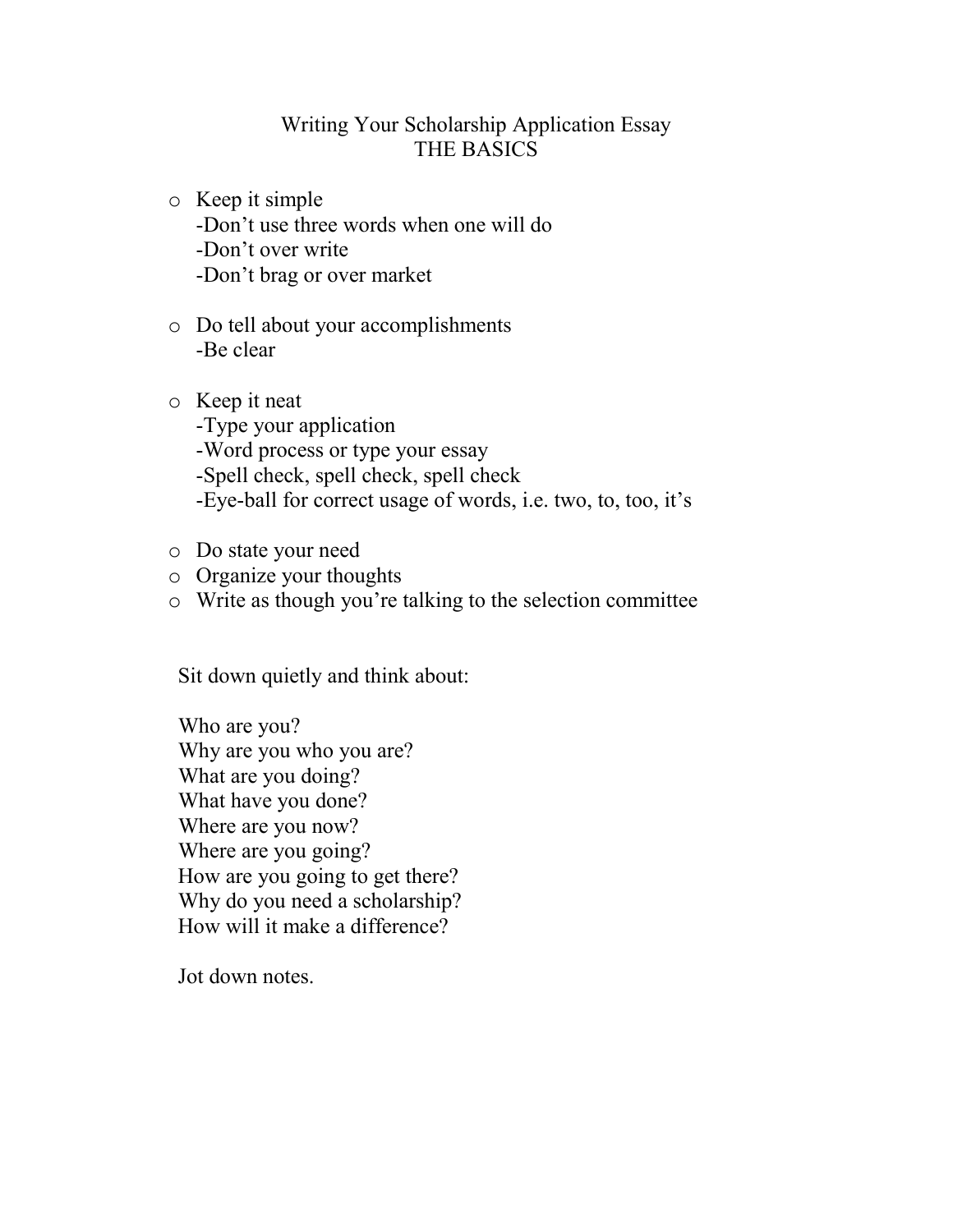## The Outline

- 1. The Introductory Sentence (stand alone paragraph)
- 2. Educational Objective and Career Goals

-Your major -Why did you choose this major? -What will you do with it? -What career path have you chosen?

\*insert anecdote as to why you have chosen this career.

3. Brief Background

-Family -Where you went to high school -Challenges you've faced in your life -Personal story -What is important to you?

\*Insert extra-curricular interests, volunteer work, awards… things that make you stand out or are unusual.

\*Academic accomplishments: GPA, workload, etc.

Examples: *During my free time, I volunteer at the Boys and Girls Club in Beaverton as a Big Sister.*

*Much of my free time is spent with my children, teaching them by example that education is important.*

*I am taking 16 hours of school and I work three part-time jobs while maintaining a cumulative above 3.0 GPA* (This is an accomplishment!)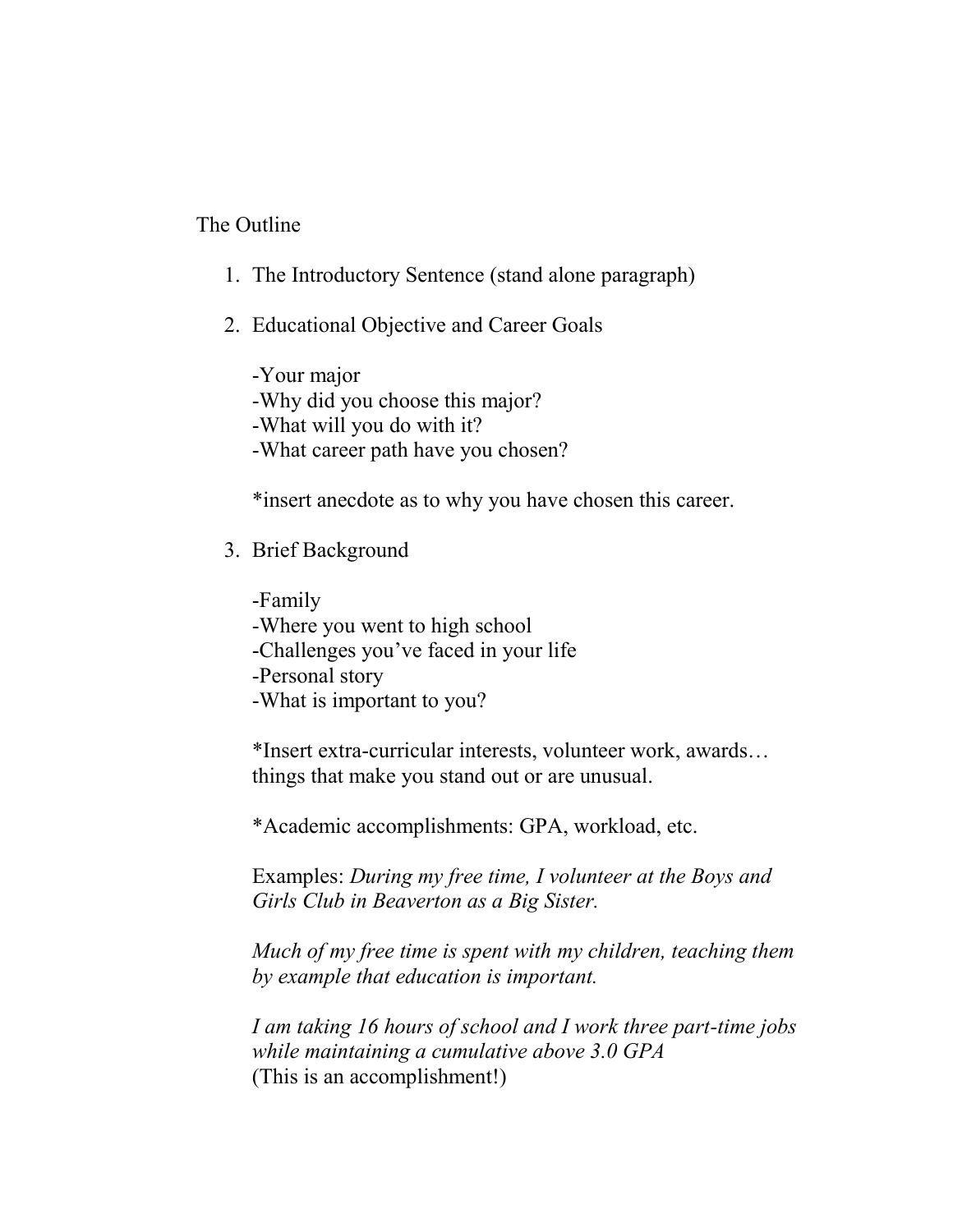4. Need

Why do you need a scholarship? (Financial reasons, excellent students, accomplishments, award for your hard work, etc)

Examples: *Even though I work two part time jobs, I find it difficult to meet the financial demands of supporting myself and paying for an education. A scholarship will allow me to continue with school in the fall.*

*My parents provide room and board but, because I have younger brothers and sisters, cannot help me with my school. The money I earn at the car wash part time is just enough to cover my books. A scholarship would help a great deal.*

5. Conclusion

Wrap it up with a simple sentence or two. You can include how your education to date has made a difference in you. End with a "thank you for allowing me the opportunity to apply."

Writing your ESSAY:

First Sentence

Who, What, Where, When, why? Always preface your first sentence around the question so that your statement can stand alone with context and meaning.

Example*: My name is John Doe and I am (applying, seeking, asking) for the Clackamas Community College foundation scholarships for the 2007-2008 academic year.*

*All my life I have always wanted to help people. Now I know exactly how I want to fulfill this goal. I am going to become a Pharmacist.*